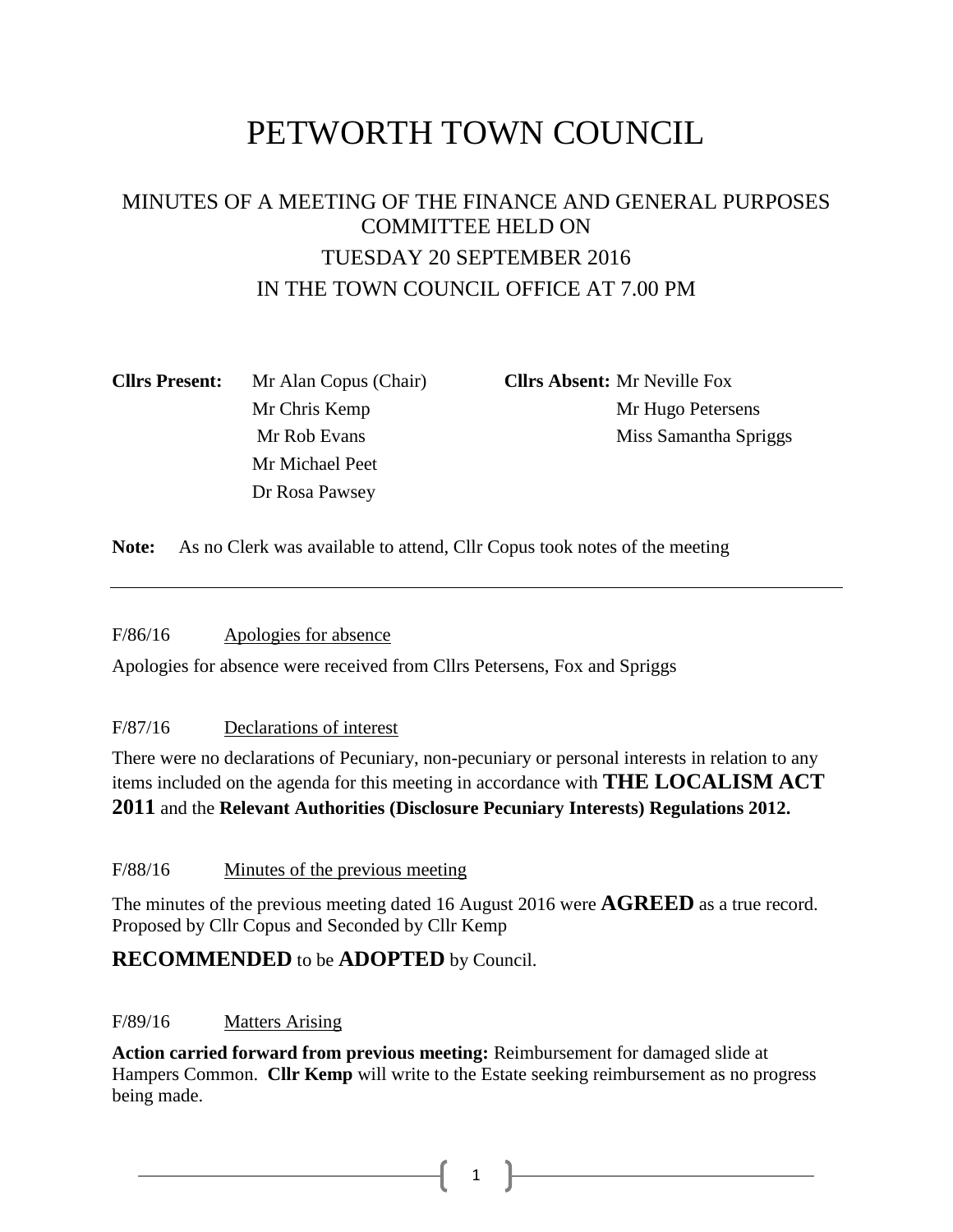**Action carried forward from previous meeting:** Issuing of a receipt to the Petworth Society for donation towards Defib. **Cllr Copus** reported that a receipt had been sent to the Society Secretary

**Action carried forward from previous meeting: Noted** that a grant of £4k has been received from SDNPA. **Cllr Kemp** undertook to investigate what other Locality grants might be available.

**Action carried forward from previous meeting: Noted** that John Robbins had completed the audit and this would be checked by Cllrs Kemp, Hanauer and South. **Noted** that Cllr Copus had updated the Allotments database to record all monies received this financial year, which would then enable the temporary clerk (Debbie) to prepare invoices and letters for the half year commencing 1st October 2016

**Action carried forward from previous meeting:** Cllr Copus to contact CDC again re overcharging for the CCTV as no response forthcoming. Also to ask them to explain the reason for the recent reimbursement of £250

**Action carried forward from previous meeting: Noted** that invoices are now being issued to stallholders at each market and that action has been taken to collect arrears

**Action carried forward from previous meeting: Noted** that Cllr Kemp had queried the Estate's invoice for installing the Leconfield Hall tap and a much reduced one has been presented for payment

**Action carried forward from previous meeting:** Clerk to draft Terms of Reference for Petworth Pages and the Staffing Working Group. No progress as Clerk on long term sick leave. Carried forward

**Action carried forward from previous meeting: C**llr Peet to draft Terms of Reference for the Farmers Market. Carried forward

**Action carried forward from previous meeting: Noted** that Terms of Reference for the Staffing Group not progressed by Clerk who is on long term sick leave. Carried forward

**Action carried forward from previous meeting: Noted** that the proposed posts along the Hampers Common verge to prevent further vehicle damage, would force children to cross the road twice to use the playground. This would not be good. Cllrs Kemp and Copus to refer this back to Open Spaces

**Action carried forward from previous meeting:** Cllr Copus confirmed that there is budget provision for pension payments of 3% from 1/2/17. He will progress provision of a staff pension by that date

**Action carried forward from previous meeting:** Further advice had been obtained about the Clerk's rate of sick pay. We are now advised that, even though unsigned, the new full time employment existed for 15 weeks prior to the Clerk's sick absence commencing and therefore the new terms (of full time payment) legally applied. There has therefore been no over-payment.

2  $\parallel$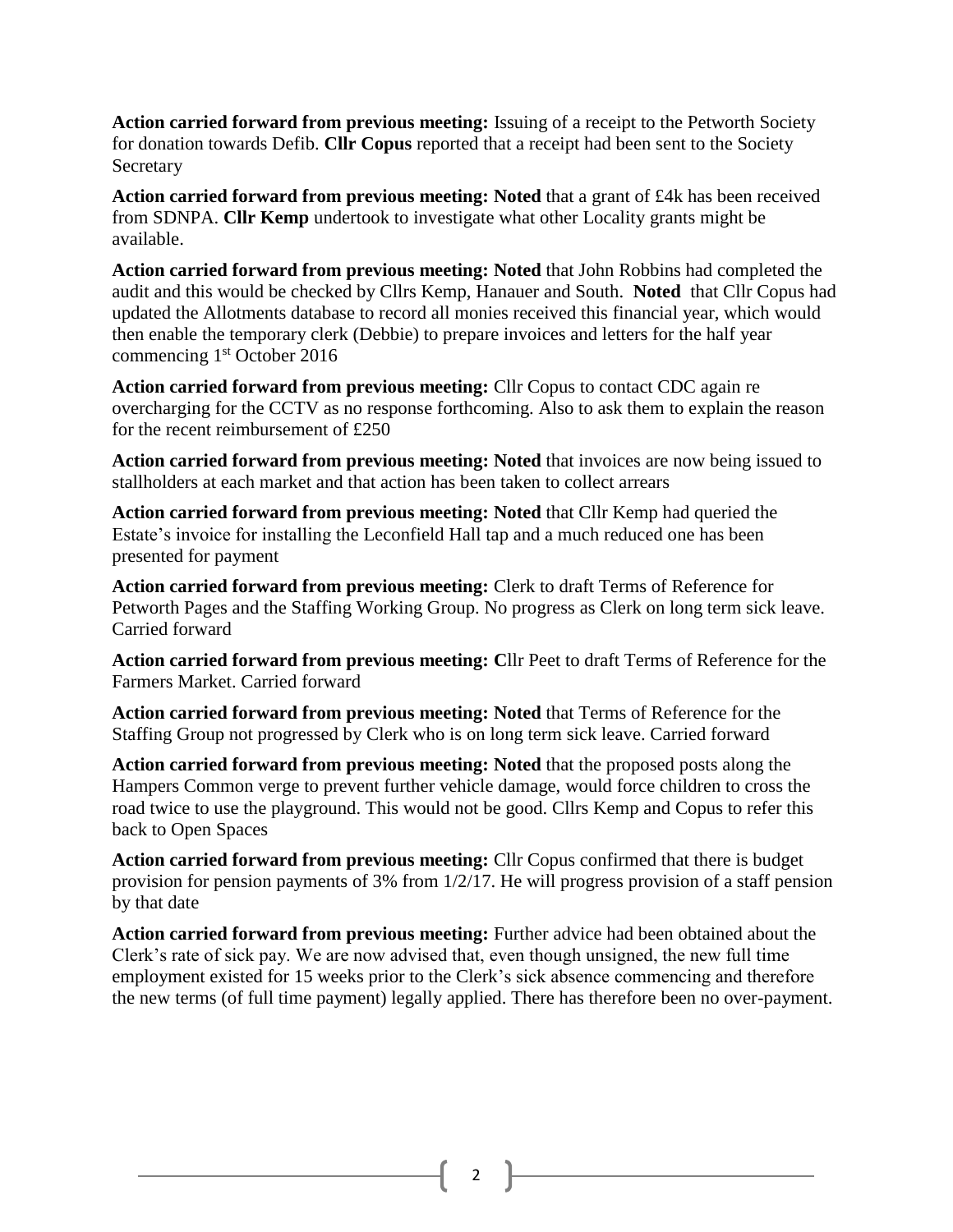## $F/90/16$  Accounts – August 2016

|                                           |               | Actual  |
|-------------------------------------------|---------------|---------|
| <b>INCOME</b>                             | 2016/17       | cash    |
|                                           | <b>Budget</b> | to date |
| Precept                                   | 104,800       | 53,100  |
| <b>Support Grant</b><br>Hampers<br>Common | 3,484         | 1,742   |
| Hire                                      | 200           | 100     |
| Interest<br>Allotment                     | 20            | 6       |
| Rents<br>Xmas                             | 2,500         | 1,273   |
| Event                                     | 2,500         | 250     |
| Farmers<br>Market                         |               | 2,555   |
| Totals                                    | 113,504       | 59,026  |

 $\begin{bmatrix} 3 \end{bmatrix}$ 

ſ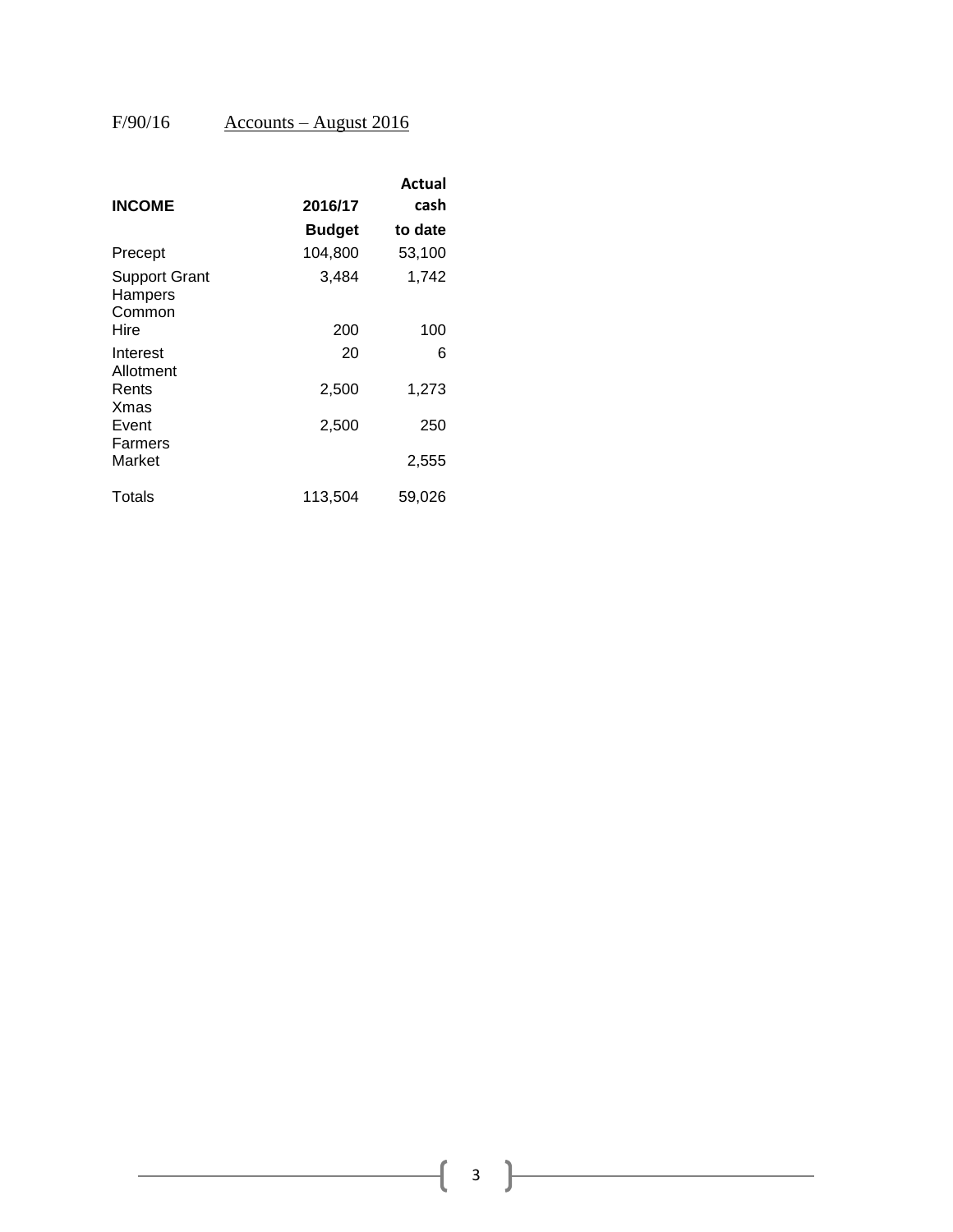| <b>EXPENDITURE</b> |                                       | 2016/1<br>$\overline{7}$ | <b>Actual</b><br>cash | % cash  |             |                  |             |                  |             |
|--------------------|---------------------------------------|--------------------------|-----------------------|---------|-------------|------------------|-------------|------------------|-------------|
|                    |                                       | <b>Budget</b>            | to date               | to date | April       | May              | June        | July             | Aug         |
|                    | Rosemary<br><b>Gdns/Hampers Com</b>   |                          |                       |         |             |                  |             |                  |             |
| <b>Outside</b>     | Contract<br><b>Rosemary Gardens</b>   | 6,000                    | 4,908                 | 82%     | 565         | 1,243            | 0           | 2,105            | 995         |
|                    | Maintenance<br>Hampers Common         | 500                      | 316                   | 63%     | 0           | 240              | 76          | $\mathbf 0$      | $\pmb{0}$   |
|                    | Maintenance                           | 500                      | 295                   | 59%     | $\pmb{0}$   | $\pmb{0}$        | 0           | 295              | $\pmb{0}$   |
|                    | Safety checks<br>Hampers Common       |                          | 532                   |         | 152         | 380              | 0           | $\pmb{0}$        | $\pmb{0}$   |
|                    | Lease                                 | 800                      | $\mathbf 0$           | 0%      | 0           | $\mathbf 0$      | 0           | $\mathbf 0$      | $\pmb{0}$   |
|                    | Waste & Dog Bins<br>Hanging Baskets - | 600                      | 1,192                 | 199%    | 0           | $\boldsymbol{0}$ | $\mathbf 0$ | 1,192            | $\pmb{0}$   |
|                    | Maintenance<br>Hanging Baskets -      | 1,200                    | 593                   | 49%     | 0           | $\boldsymbol{0}$ | 29          | 564              | $\pmb{0}$   |
|                    | Watering                              | 2,000                    | $\mathbf 0$           | 0%      | 0           | 0                | 0           | $\mathbf 0$      | $\pmb{0}$   |
|                    | <b>Planters</b>                       | 200                      | $\mathbf 0$           | $0\%$   | 0           | 0                | 0           | $\mathbf 0$      | $\pmb{0}$   |
|                    | <b>CCTV</b>                           | 5,000                    | 5,000                 | 100%    | $\mathbf 0$ | $\boldsymbol{0}$ | $\mathbf 0$ | 5,000            | $\pmb{0}$   |
|                    | <b>Street Lighting</b>                | 1,800                    | 1,239                 | 69%     | 269         | 0                | 0           | 970              | $\mathbf 0$ |
|                    | Church clock<br>General               | 250                      | 122                   | 49%     | $\mathbf 0$ | $\mathbf 0$      | 122         | $\boldsymbol{0}$ | $\pmb{0}$   |
|                    | Maintenance                           | 2,000                    | 1,352                 | 68%     | 515         | 50               | 160         | $\pmb{0}$        | 627         |
|                    |                                       | 20,850                   | 15,548                | 75%     | 1,501       | 1,913            | 387         | 10,125           | 1,622       |
|                    | Allotment                             |                          |                       |         |             |                  |             |                  |             |
|                    | s Lease<br>Allotment                  | 500                      | 750                   | 150%    | $\pmb{0}$   | 750              | $\pmb{0}$   | $\boldsymbol{0}$ | $\pmb{0}$   |
|                    | s Water<br>Allotments                 | 500                      | 125                   | 25%     | 0           | 11               | $\mathsf 0$ | 114              | $\pmb{0}$   |
|                    | Maintenance                           | 1,500                    | 55                    | 4%      | 0           | $\pmb{0}$        | 55          | $\boldsymbol{0}$ | $\pmb{0}$   |
|                    |                                       | 2,500                    | 930                   | 37%     | 0           | 761              | 55          | 114              | $\pmb{0}$   |
|                    | Xmas Event -                          |                          |                       |         |             |                  |             |                  |             |
|                    | General                               | 1,300                    | 50                    | 4%      | 50          | $\pmb{0}$        | 0           | 0                | $\pmb{0}$   |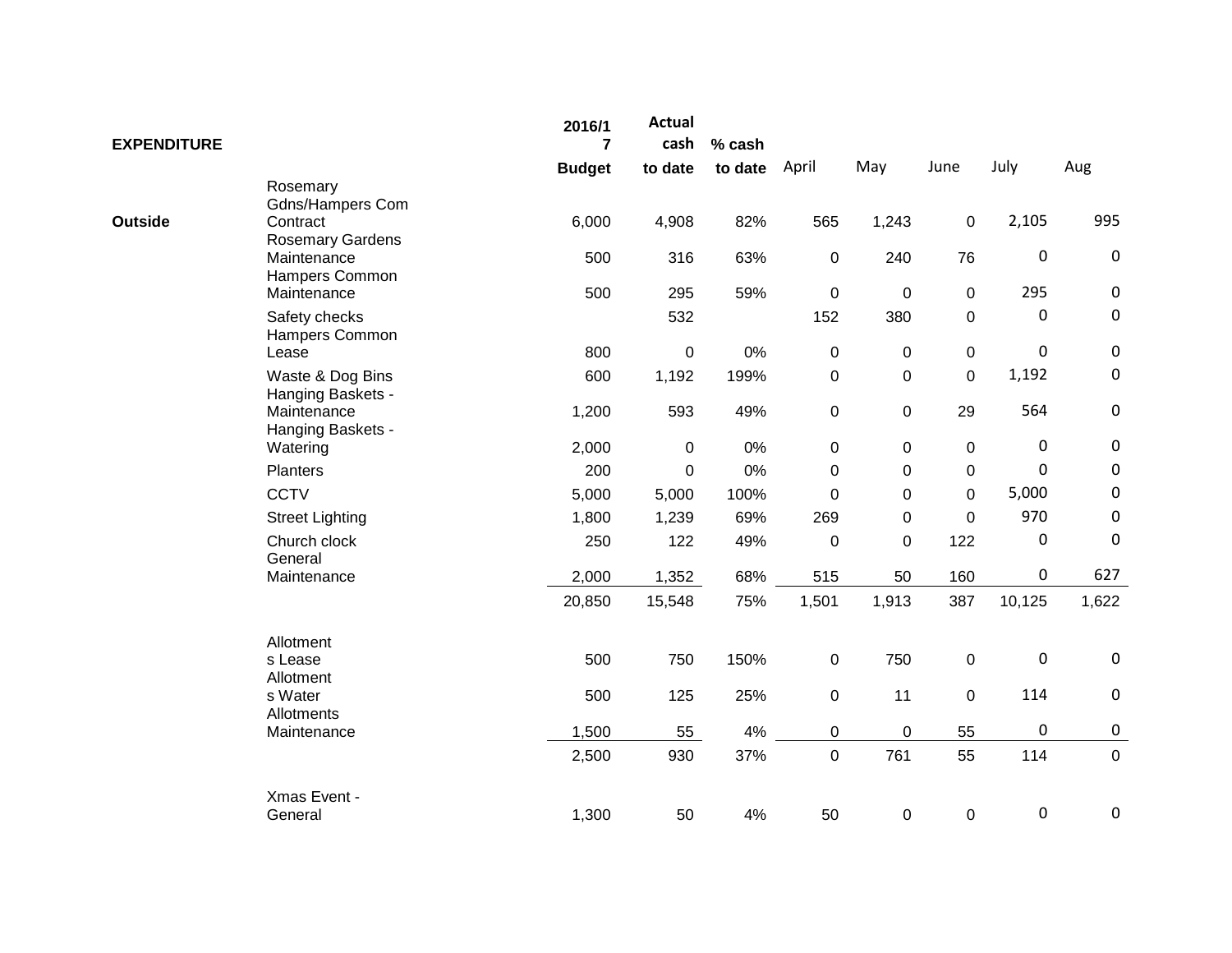|              | Xmax Event -<br>Lighting                             | 1,000       |        | 0%<br>$\mathbf 0$ | 0                |             | 0<br>0                  | $\mathbf 0$    | $\mathbf 0$ |
|--------------|------------------------------------------------------|-------------|--------|-------------------|------------------|-------------|-------------------------|----------------|-------------|
|              |                                                      | 2,300       |        | 50<br>2%          | 50               |             | $\Omega$<br>$\mathbf 0$ | $\overline{0}$ | $\mathbf 0$ |
|              | <b>Farmers Market</b>                                |             |        | 1,917             | 620              |             | 220<br>236              | 613            | 228         |
|              | Office Rent & Service                                |             |        |                   |                  |             |                         |                |             |
| <b>Admin</b> | Charges                                              | 6,700       | 4,079  | 61%               | 114              | 0           | 0                       | 3,965          | 0           |
|              | Clerk's Salary<br>Clerk's pension<br>from 1/2/2017 @ | 31,000      | 12,679 | 41%               | 2,844            | 2,861       | 2,912                   | 2,020          | 2,043       |
|              | 3%                                                   | 126         | 0      | 0%                | 0                | 0           | $\mathbf 0$             | 0              | 0           |
|              | Insurance<br>SALC/SLCC                               | 1,500       | 1,213  | 81%               | $\boldsymbol{0}$ | 0           | 1,213                   | $\mathbf 0$    | 0           |
|              | Subscriptions/Contracts                              | 900         | 831    | 92%               | 831              | $\pmb{0}$   | $\mathbf 0$             | 0              | 0           |
|              | <b>Audit Fee</b>                                     | 1,000       | 310    | 31%               | 0                | 310         | 0                       | $\Omega$       | 0           |
|              | Annual meetings                                      | 100         | 128    | 128%              | $\pmb{0}$        | 128         | $\mathbf 0$             | $\mathbf 0$    | 0           |
|              | Office Expenditure                                   | 900         | 649    | 72%               | 0                | 60          | 0                       | 169            | 420         |
|              | Expenses/Postage<br>Repayment of £80k loan           | 300         | 65     | 22%               | $\boldsymbol{0}$ | 52          | $\pmb{0}$               | $\mathbf 0$    | 14          |
|              | for playgrounds                                      | 8,960       | 4,413  | 49%               | 4,413            | 0           | $\mathbf 0$             | 0              | 0           |
|              | <b>Local Election</b>                                | 2,000       | 0      | 0%                | $\boldsymbol{0}$ | $\pmb{0}$   | $\pmb{0}$               | $\mathbf 0$    | 0           |
|              | Training                                             | 1,500       | 462    | 31%               | 65               | 0           | 250                     | 0              | 147         |
|              | Web Site                                             | 200         | 0      | 0%                | $\mathbf 0$      | $\mathbf 0$ | $\mathbf 0$             | $\mathbf 0$    | 0           |
|              | Comms/IT                                             | 700         | 382    | 55%               | 63               | 171         | 49                      | 50             | 49          |
|              | Office Water                                         | 110         | 46     | 42%               | 46               | 0           | 0                       | 0              | 0           |
|              |                                                      | 55,996      | 25,258 | 45%               | 8,376            | 3,582       | 4,424                   | 6,203          | 2,672       |
| <b>Misc</b>  | <b>Grants Awarded</b><br>Repayment of £10k loan      | 3,000       | 950    | 32%               | $\pmb{0}$        | $\pmb{0}$   | 475                     | $\mathbf 0$    | 475         |
|              | for skatepark                                        | 1,221       | 0      | 0%                | $\mathbf 0$      | 0           | $\mathbf 0$             | $\mathbf 0$    | 0           |
|              | <b>Skatepark</b>                                     | $\mathbf 0$ | 350    |                   | $\overline{0}$   | 0           | $\mathbf 0$             | 350            | 0           |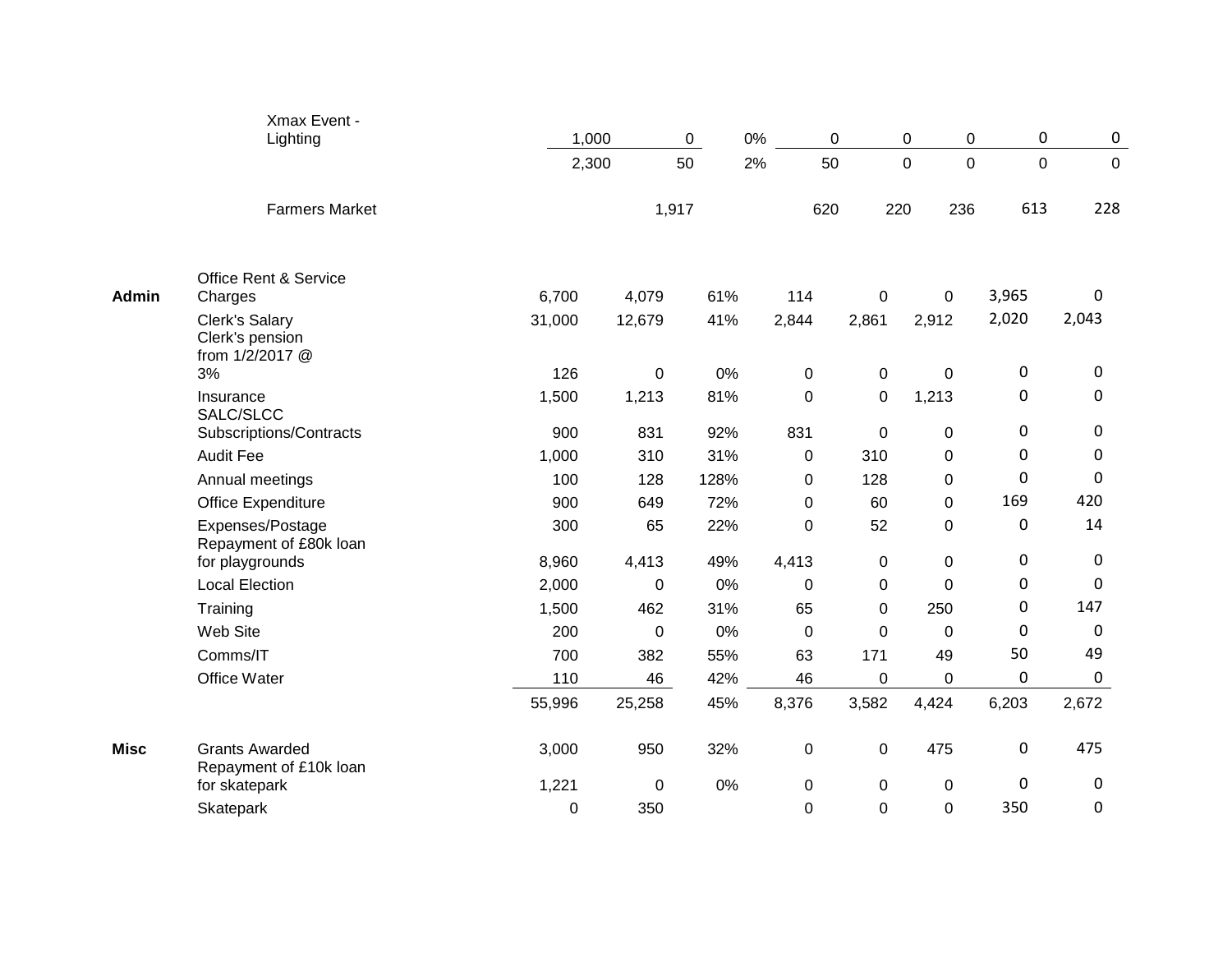|                                                   | 113,467     | 51,319     | 45%  | 15,447             | 7,281            | 5,903       | 17,691                               | 4,997                      |
|---------------------------------------------------|-------------|------------|------|--------------------|------------------|-------------|--------------------------------------|----------------------------|
|                                                   | 31,821      | 7,616      | 24%  | 4,900              | 805              | 801         | 635                                  | 475                        |
| budget/contingency                                | 2,000       | 825        | 41%  | 0                  | 775              | 50          | $\boldsymbol{0}$                     | $\mathbf 0$                |
| Petworth Pages<br>net contribution<br>Unallocated | 500         | 285        | 57%  | $\pmb{0}$          | $\boldsymbol{0}$ | 0           | 285                                  | $\mathbf 0$                |
| Chairman's<br>allowance                           | 500         | 26         | 5%   | $\pmb{0}$          | $\mathbf 0$      | 26          | $\boldsymbol{0}$                     | $\mathbf 0$                |
| Queen's 90th<br>birthday<br>celebrations          | 100         | 250        | 250% | $\pmb{0}$          | $\boldsymbol{0}$ | 250         | $\boldsymbol{0}$                     | $\mathbf 0$                |
| Sign posts                                        | 1,000       | 0          | 0%   | $\pmb{0}$          | $\boldsymbol{0}$ | $\mathbf 0$ | $\mathbf 0$                          | $\mathbf 0$                |
| Jubilee walk                                      | 500         | 30         | 6%   | 0                  | 30               | 0           | 0                                    | $\mathbf 0$                |
| <b>Bus shelter</b>                                | 3,000       | 0          | 0%   | 0                  | 0                | 0           | 0                                    | 0                          |
| War Memorial<br>Street light<br>refurbishment     | 0<br>10,000 | 4,900<br>0 | 0%   | 4,900<br>$\pmb{0}$ | 0<br>$\mathbf 0$ | 0<br>0      | $\boldsymbol{0}$<br>$\boldsymbol{0}$ | $\mathbf 0$<br>$\mathbf 0$ |
| Traffic consultant<br>recommended<br>works        | 10,000      | 0          | 0%   | 0                  | $\boldsymbol{0}$ | $\mathbf 0$ | $\boldsymbol{0}$                     | $\mathbf 0$                |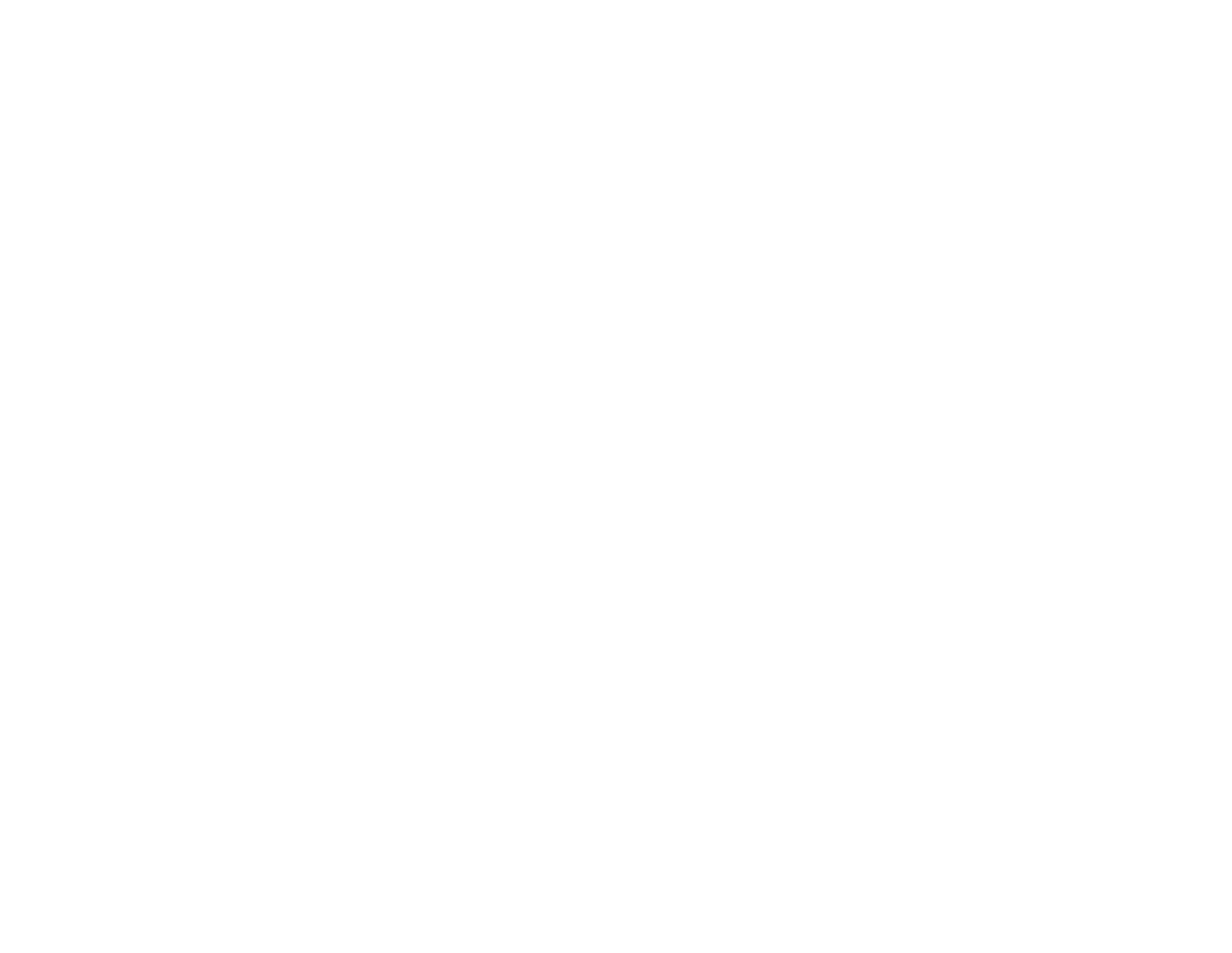**ACTION**: Following discussion of the accounts it was proposed that Cllr Copus draft an amendment to the Financial Regulations so that prior approval is required before stationery orders are made

#### F/91/16 Bank reconciliation

| <b>BALANCE SHEET</b>                                                             |            |                    |
|----------------------------------------------------------------------------------|------------|--------------------|
| Reserve at 1 April 2016 - general<br>Reserve at 1 April 2016 - for<br>allotments |            | 24,478             |
|                                                                                  |            | 99                 |
| Reserve at 1 April 2016 - for NP<br>Reserve at 1 April 2016 - for<br>playparks   |            | 12,829<br>$-1,551$ |
| Less: Playpark spend                                                             |            | $-4,372$           |
| Less: Recoverable VAT 2015/16                                                    |            |                    |
|                                                                                  |            | 669                |
| Less: Recoverable VAT 2016/17                                                    |            | $-5,689$           |
| Plus: income                                                                     |            | 59,026             |
| Less: expenditure                                                                |            | $-51,319$          |
| Less: N Plan expenditure                                                         |            | $-12,403$          |
| Plus: N Plan grant                                                               |            | 4,000              |
| Balance at                                                                       | 31/08/2016 | 25,769.28          |
|                                                                                  |            |                    |
| Bank balances at<br><b>Nat West Current</b>                                      | 31/08/2016 |                    |
| Account<br>Nat West Deposit                                                      | 5,651.06   |                    |
| Account                                                                          | 20,118.22  |                    |
|                                                                                  |            |                    |
|                                                                                  | 25,769.28  |                    |

The bank reconciliation was proposed by Cllr Peet and Seconded by Cllr Evans to be **RECOMMENDED** to Council for **ADOPTION.**

8 }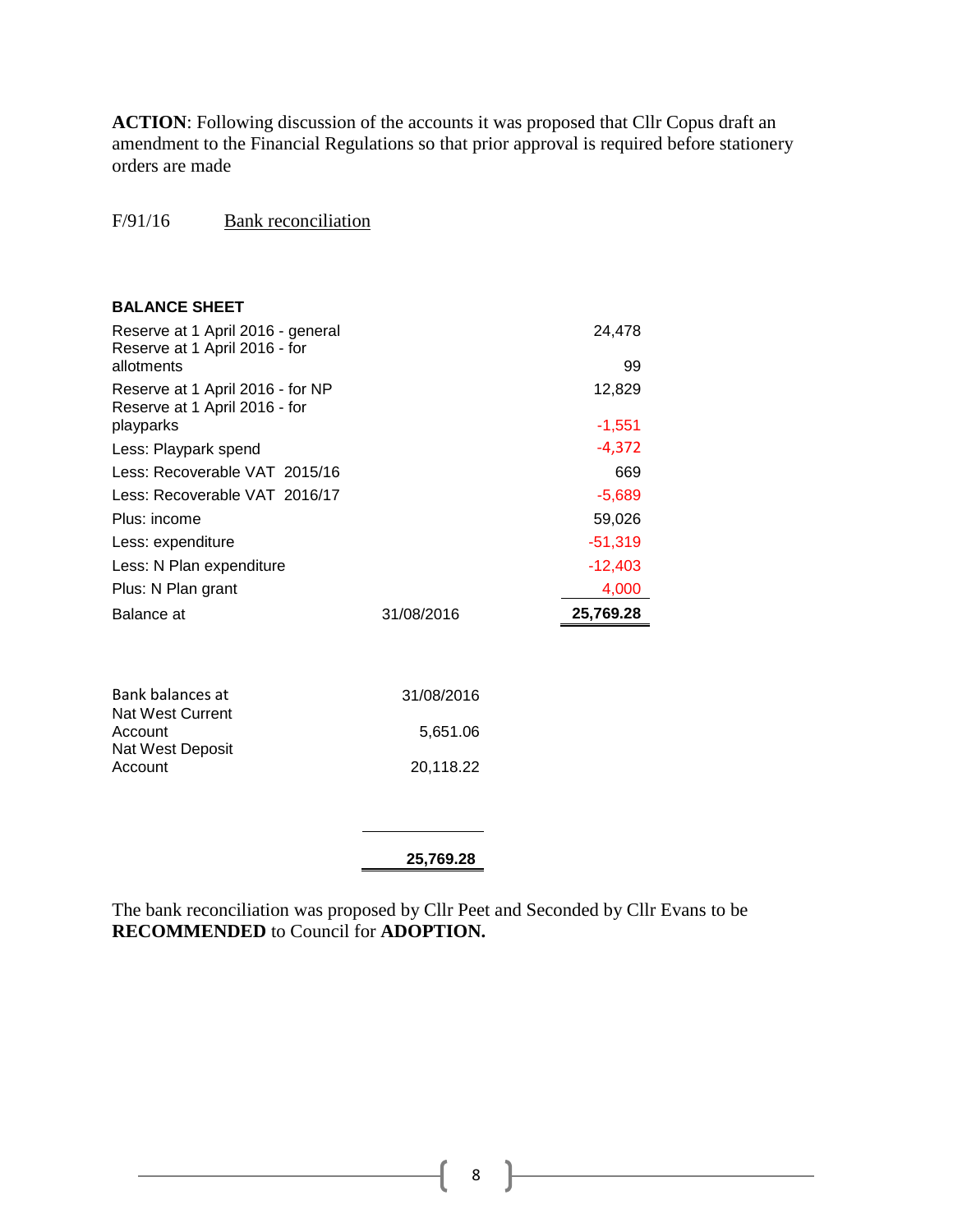## F/92/16 Invoices for approval

|                                    | Gross     |        | <b>VAT</b><br><b>Net</b> |                                                    |
|------------------------------------|-----------|--------|--------------------------|----------------------------------------------------|
| Steeple                            | 42.00     | 7.00   | 35.00                    | <b>Farmers Market</b>                              |
| Leconfield Hall                    | 53.00     |        | 53.00                    | Unallocated budget/contingency                     |
| Julie Aguilar                      | 285.00    |        | 285.00                   | Petworth Pages net contribution                    |
| Viking                             | 119.82    | 19.97  | 99.85                    | Office Expenditure                                 |
| Leconfield Estates                 | 429.38    | 71.56  | 357.82                   | Hanging Baskets - Watering                         |
| <b>Bexley Printers</b>             | 132.00    |        | 132.00                   | <b>Farmers Market</b>                              |
| Austins                            | 41.97     | 7.00   | 34.97                    | Office Expenditure                                 |
| <b>Nexus</b>                       | 4,083.00  | 680.50 | 3,402.50                 | N Plan                                             |
| Post Office Ltd (HMRC)             | 836.76    |        | 836.76                   | Clerk's Salary                                     |
| Post Office Ltd (HMRC)             | 836.76    |        | 836.76                   | Clerk's Salary                                     |
| Link hire                          | 102.00    | 17.00  | 85.00                    | <b>Farmers Market</b><br>Rosemary Gdns/Hampers Com |
| HJS land services                  | 995.00    |        | 995.00                   | Contract                                           |
| Khameleon                          | 30.00     |        | 30.00                    | <b>General Maintenance</b>                         |
| Oldrock (2007) Ltd                 | 1,350.00  | 225.00 | 1,125.00                 | <b>Rosemary Gardens Maintenance</b>                |
| Fiona Kemp                         | 5.30      |        | 5.30                     | Office Expenditure                                 |
| <b>Michael Peet</b>                | 32.16     | 5.36   | 26.80                    | <b>Farmers Market</b>                              |
| CDC                                | <b>DD</b> |        | <b>DD</b>                | Office Rent & Service Charges                      |
| John Bridle                        | 1,206.00  |        | 1,206.00                 | Hanging Baskets - Watering                         |
| David Hares Landscape Architecture | 1,248.00  | 208    | 1,040.00                 | N Plan                                             |
| Chris Kemp                         | 21.64     |        | 21.64                    | <b>Farmers Market</b>                              |
| Tom                                | 120.00    |        | 120.00                   | <b>Farmers Market</b>                              |
| Alan Copus                         | 268.95    | 44.82  | 224.13                   | Xmax Event - Lighting                              |
| Austins                            | 12.98     | 2.16   | 10.82                    | Hanging Baskets - Watering                         |

### **AGREED** to be **RECOMMENDED** to Council

Proposed by Cllr Copus and seconded by Cllr Pawsey

F/93/16 Receipts

The following receipts already in September were **NOTED:**

02/09/2016 Crafted Coffee 35.00 Farmers Market